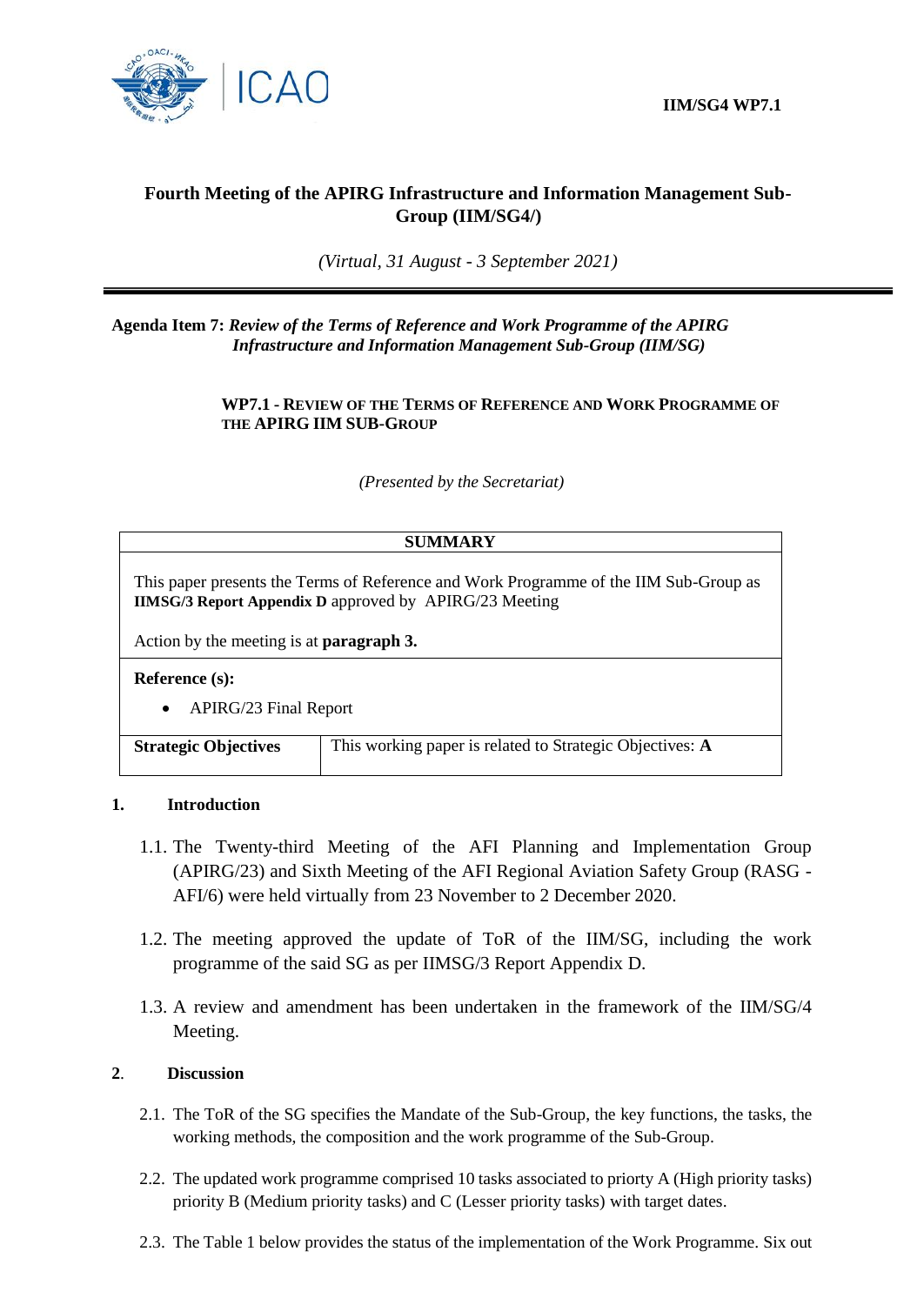of 10 tasks were completed. The 4 other tasks were partially completed and include the following:

- a) Linkage between IIM Projects;
- b) Linkages between IIM and AAO Projects ;
- c) Determination of Project base line (Compilation of Questionnaires including the expected benefits );
- d) Final Project Cost Estimation.
- 2.4. The task 1 is fully completed, but it appears to be a permanent activity. Indeed, the Conclusion 23/17 of APIRG/23 Meeting, call for the APIRG IIM/SG Chair and Vice-chair to convene quarterly PTCs coordination meetings to assess the progress made and identify the challenges, the first meeting being conducted before 14 January 2021. That can be part of the "working methods" of the Sub-group, and scheduled in the work programme.
- 2.5. The ToR itself should be a stable document and not subject to frequently modifications, but the work programme the Sub-group may need to be adjusted, as it may be required. In order to avoid the frequent amendment of the ToR of the Sub-Group, the work programme can be referenced in those ToR and added as an Appendix to it.

### **3**. **Action by the Meeting**

- 3.1 The meeting is invited to:
	- a) Note the information presented in this working paper; and
	- b) Consider and endorse the updated Terms of Reference of the IIM/SG as per the Appendix A to this working paper.

#### *3.2. Draft /Decision 4/xx : Terms of Reference of the APIRG IIM/SG*

*That;*

*The updated Terms of reference of the IIM/SG is approved.*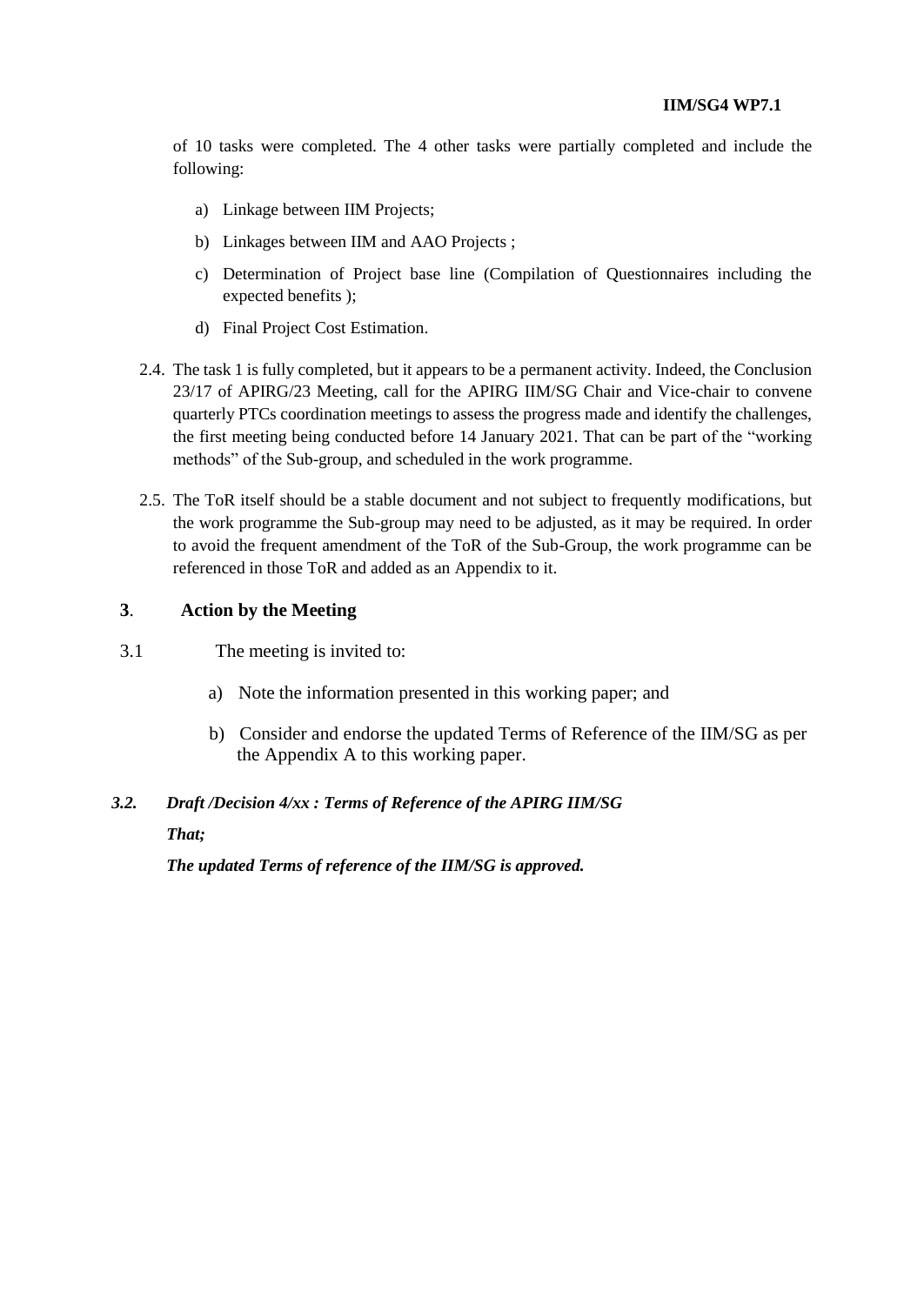## **IIMSG WORK PROGRAMME**

**Table 1 APIRG/23 – WP13B B)** IIM/SG WORK PROGRAMME

| #                        | <b>Activity</b>                                                      | <b>Deadline</b><br><b>/Frequency</b> | <b>Status</b>                                                                                      | <b>Related documents</b>                                                                             | <b>Comments</b>                                                             |  |  |  |  |
|--------------------------|----------------------------------------------------------------------|--------------------------------------|----------------------------------------------------------------------------------------------------|------------------------------------------------------------------------------------------------------|-----------------------------------------------------------------------------|--|--|--|--|
| <b>Activities - 2020</b> |                                                                      |                                      |                                                                                                    |                                                                                                      |                                                                             |  |  |  |  |
| 1.                       | Project coordination<br>(Teleconferences, workshops)<br>at quarterly | Quarterly                            | Q1-2021 Meeting held<br>$\bullet$<br>on 12 March 2021<br>Q2-2021 Meeting held<br>on 08th July 2021 | Q1-MTG Meeting Report<br>$\bullet$<br>Q2-MTG Meeting Report<br>$\bullet$                             | Ongoing activity<br>$\bullet$                                               |  |  |  |  |
| <b>Activities 2021</b>   |                                                                      |                                      |                                                                                                    |                                                                                                      |                                                                             |  |  |  |  |
| 2.                       | Descriptions of the projects                                         | Apr. $-21$                           | Implemented                                                                                        | <b>Project Description Documents</b>                                                                 |                                                                             |  |  |  |  |
| 3.                       | Fourth Meeting of IIM/SG                                             | July - $21$                          | Implemented                                                                                        | <b>Related Meeting resources</b>                                                                     | Fourth IIM/SG Meeting is being taken<br>virtually, $31$ Aug. $-3$ Sep. 2021 |  |  |  |  |
| 4.                       | Development of the Projects<br><b>Master Plan</b>                    | July - $21$                          | Implemented                                                                                        | IIM/SG/4 WP4.0 Projects<br>Masterplan                                                                | Presented by South Africa on behalf of<br><b>IIM/SG PTCs</b>                |  |  |  |  |
| 5.                       | Linkage between IIM Projects                                         | Dec. - 21                            | Partially implemented                                                                              | Template for IIM Projects<br>$\bullet$<br>developed<br>Linkages established<br>between some projects | Linkages of the projects are still to be<br>established and described       |  |  |  |  |